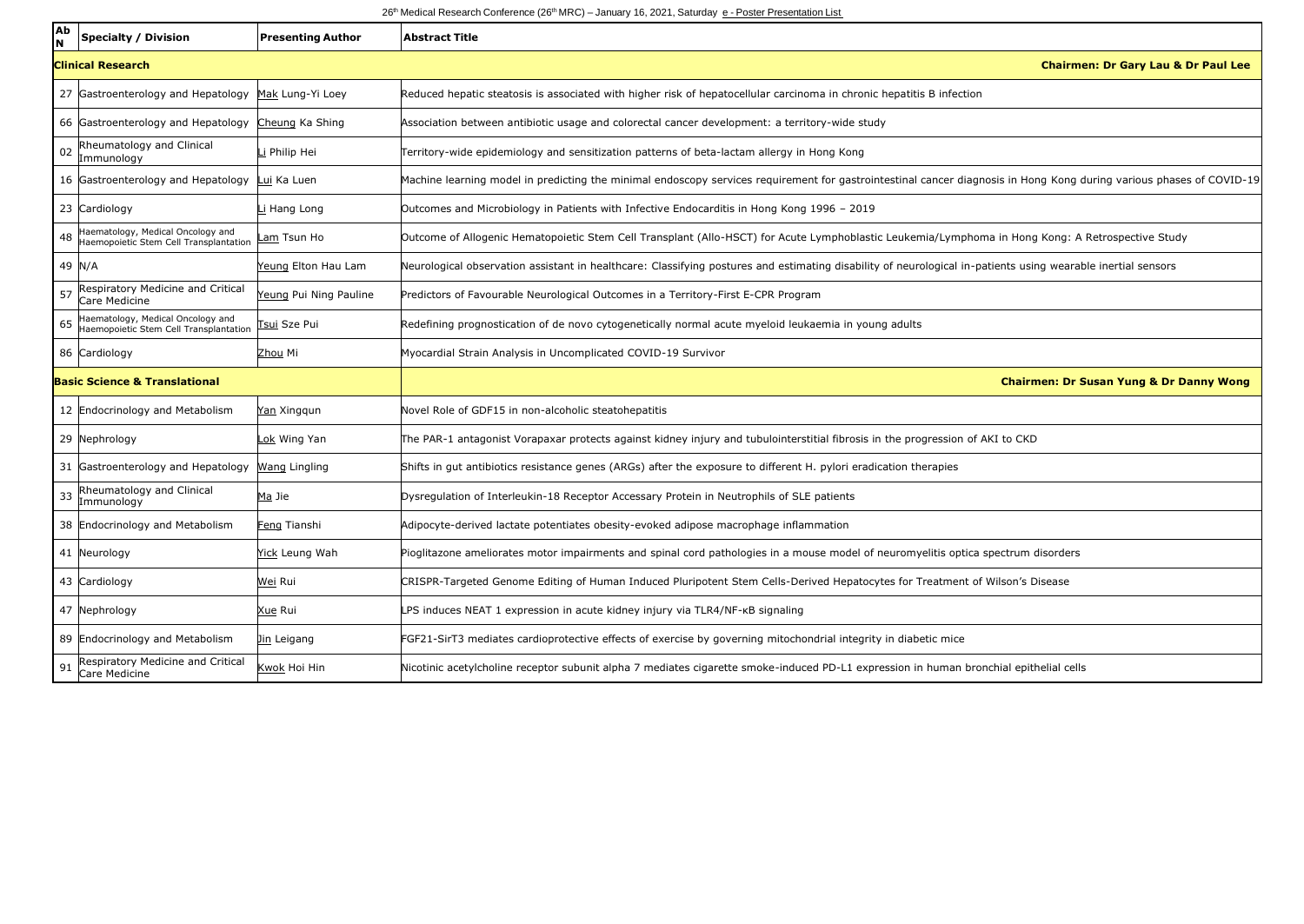## 26<sup>th</sup> Medical Research Conference (26<sup>th</sup> MRC) – January 16, 2021, Saturday Poster Presentation List

| Ab<br>N                                  | <b>Specialty / Division</b>                                                 | <b>Presenting Author</b> | <b>Abstract Title</b>                                                                                                                                                                           |  |  |  |
|------------------------------------------|-----------------------------------------------------------------------------|--------------------------|-------------------------------------------------------------------------------------------------------------------------------------------------------------------------------------------------|--|--|--|
|                                          | <b>Clinical Research</b>                                                    |                          |                                                                                                                                                                                                 |  |  |  |
| 01                                       | Respiratory Medicine and Critical<br>Care Medicine                          | Kwok Wang Chun           | Clinical characteristics in patients with non-cystic fibrosis bronchiectasis and co-existing airway diseases in Chinese population                                                              |  |  |  |
|                                          | 09 Gastroenterology and Hepatology                                          | Guo Chuanguo             | Associations of Seasonal Variations and Meteorological Parameters with Incidences of Upper and Lower Gastrointestinal Bleeding in Elderly                                                       |  |  |  |
|                                          | 17 Gastroenterology and Hepatology                                          | Guo Chuanguo             | Aspirin use and risk of colorectal cancer among older adults                                                                                                                                    |  |  |  |
|                                          | 25 Pharmacoepidemiology                                                     | Fan Min                  | Postmarket safety of orphan drugs: a longitudinal analysis of U.S. Food and Drug Administration database between 1999 and 2018                                                                  |  |  |  |
|                                          | 26 Neurology                                                                | Yam Ka Keung             | A pilot study of smartphone-based applications in assessing motor and gait disability in Parkinson's disease                                                                                    |  |  |  |
|                                          | 28 Gastroenterology and Hepatology                                          | Mak Lung-Yi Loey         | Persistently detectable serum HBV DNA and HBV pgRNA is associated with hepatocellular carcinoma development in chronic hepatitis B patients receiving long term<br>nucleoside analoque          |  |  |  |
|                                          | 30 Endocrinology and Metabolism                                             | Geng Leiluo              | Intractable hypoglycemia induced by the antibody against exogenous insulin in a Chinese patient with type 1 diabetes                                                                            |  |  |  |
| 34                                       | Haematology, Medical Oncology and<br>Haemopoietic Stem Cell Transplantation | Ng Yuey Zhun             | Haplo-identical Haematopoietic Stem Cell Transplant - Outcomes from Queen Mary Hospital                                                                                                         |  |  |  |
|                                          | 40 Cardiology                                                               | Lam Lok Yee Jane         | Clinical outcome following percutaneous coronary intervention in stable coronary artery disease based on a novel index: Computational pressure-flow dynamics derived<br>fractional flow reserve |  |  |  |
|                                          | 46 Cardiology                                                               | Ng Andrew Kei-Yan        | Association Between Contrast Induced Nephropathy after Percutaneous Coronary Intervention and Major Adverse Cardiac Events                                                                      |  |  |  |
|                                          | 59 Cardiology                                                               | Tse Yi Kei Stephanie     | Prognostic value of Right Ventricular Remodeling and Function in Patients undergoing concomitant mitral and aortic valve surgery                                                                |  |  |  |
|                                          | 63 Cardiology                                                               | Yu Si Yeung              | Association of Statin with 1-Year Mortality in Patients with Infective Endocarditis                                                                                                             |  |  |  |
|                                          | 64 Cardiology                                                               | Yu Shuk Yin              | Prognostic value of cirrhotic features detected by ultrasound in patients undergoing tricuspid annuloplasty                                                                                     |  |  |  |
|                                          | 71 Geriatrics                                                               | Chan Tuen Ching          | Prevalence of foot problems in Hong Kong long term care facility residents                                                                                                                      |  |  |  |
| 73                                       | Rheumatology and Clinical<br>Immunology                                     | Cheung Chung Ting Amy    | Malignancies in spondyloarthritis with and without concomitant psoriasis, and the effect of disease modifying anti-rheumatic drugs                                                              |  |  |  |
| 75                                       | Rheumatology and Clinical<br>Immunology                                     | Lam Ho Ming              | Risk of tuberculosis in patients with spondyloarthritis: data from a centralized electronic database in Hong Kong                                                                               |  |  |  |
|                                          | Haematology, Medical Oncology and<br>Haemopoietic Stem Cell Transplantation | Leung Garret             | A Phase II Single-arm Open-labelled Study Evaluating Combination of Quizartinib and Omacetaxine Mepesuccinate (QUIZOM) in Newly Diagnosed or<br>Relapsed/Refractory AML carrying FLT3-ITD       |  |  |  |
|                                          | 80 Neurology                                                                | Teo Kay Cheong           | The Benefit and Risk of Lower Follow-up Blood Pressure after Intracerebral Hemorrhage                                                                                                           |  |  |  |
|                                          | 82 Cardiology                                                               | Ren Qing-Wen             | Statin is associated with lower cancer risk and cancer-related mortality in patients with heart failure: A territory-wide study                                                                 |  |  |  |
|                                          | 94 Endocrinology and Metabolism                                             | Kan Ka Chun Andy         | Serum adipocyte fatty acid-binding protein level predicts heart failure hospitalisation in type 2 diabetes - A prospective cohort study                                                         |  |  |  |
| <b>Basic Science &amp; Translational</b> |                                                                             |                          |                                                                                                                                                                                                 |  |  |  |
| 04                                       | Rheumatology and Clinical<br>Immunology                                     | i Man Hon Jimmy          | First Report of Pathogenic Mutations and Complete C6 Deficiency in Chinese pedigree                                                                                                             |  |  |  |
|                                          | 08 Endocrinology and Metabolism                                             | Liao Boya                | Identification of a novel therapeutic target for cerebral ischemia injury: role of BCAAs catabolism in ischemic stroke                                                                          |  |  |  |
|                                          | 10 Pharmacoepidemiology                                                     | <u>Yu Q</u> iuyan        | The Impact of Childhood Pneumococcal Conjugate Vaccine Immunisation on All-cause Pneumonia Admissions: A 14-year Population-based Interrupted Time Series<br>Analysis                           |  |  |  |
|                                          | 11 Gastroenterology and Hepatology                                          | Huang Fung Yu            | Tumor suppressive role of sirtuin 4 in induction of G2/M arrest and apoptosis in HBV-related hepatocellular carcinoma                                                                           |  |  |  |
| 32                                       | Rheumatology and Clinical<br>Immunology                                     | Chow Jia Xin             | Delineating interferon-alpha mediated AIM2 inflammasome response in Systemic Lupus Erythematosus                                                                                                |  |  |  |
|                                          | 37 Endocrinology and Metabolism                                             | <u>Wang</u> Yao          | Soluble IL-6 receptor determines exercise responsiveness in term of insulin sensitivity and glycemic control                                                                                    |  |  |  |
|                                          | 39 Neurology                                                                | Chang Eun Seo (Eunice)   | Long-term pharmacological inhibition of mutant leucine-rich repeat kinase 2 (LRRK2) hyperactivity<br>reduced alpha-synuclein serine-129 phosphorylation and oligomer levels in mouse brains     |  |  |  |
|                                          | 42 Neurology                                                                | Malki Yasine             | Age-related expression and activity profile of glucocerebrosidase (GCase) in brain and the association with phosphorylated alpha-synuclein implicated in Parkinson's<br>disease.                |  |  |  |